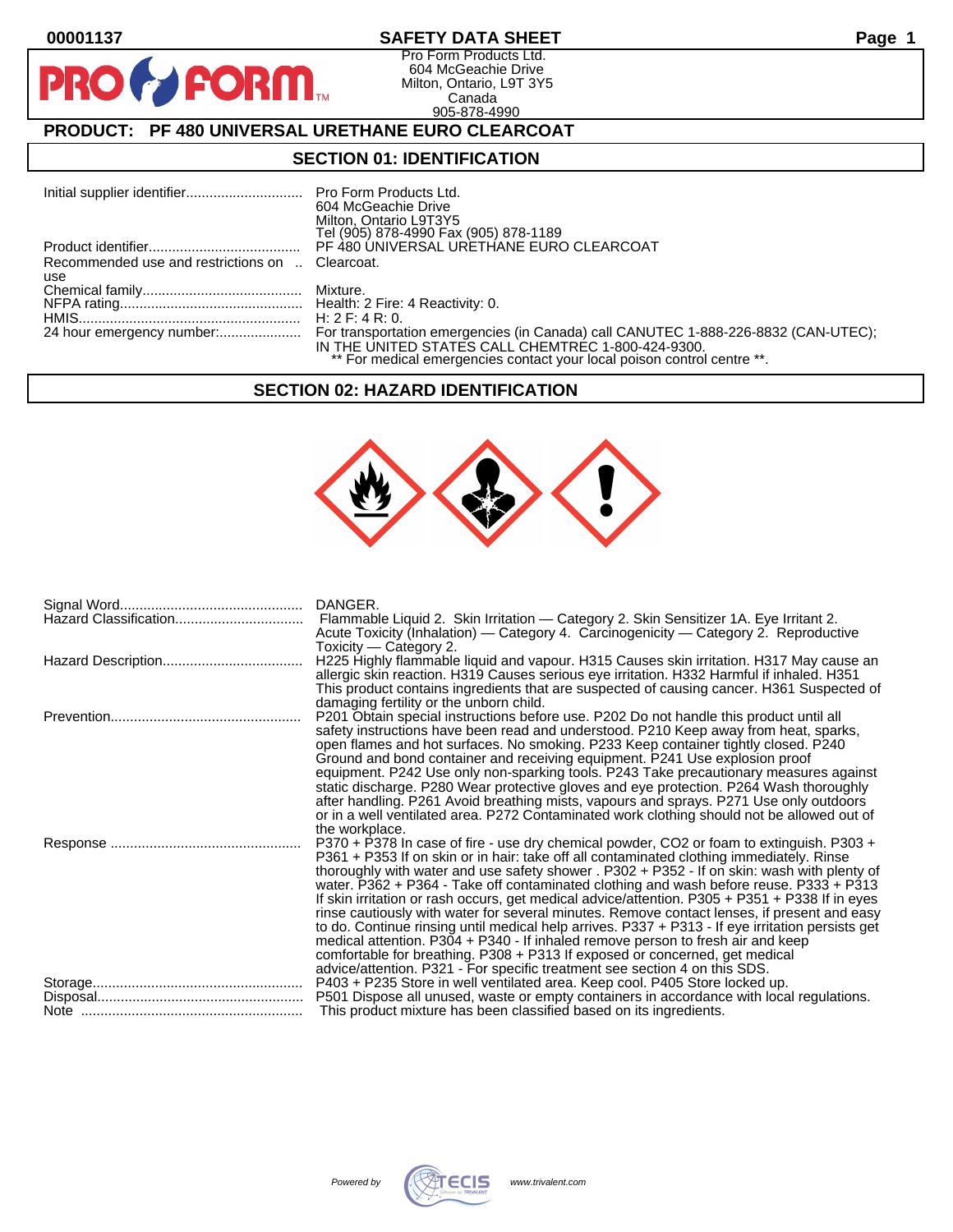| <b>SECTION 03: COMPOSITION / INFORMATION ON INGREDIENTS</b>          |                |           |  |
|----------------------------------------------------------------------|----------------|-----------|--|
| CHEMICAL NAME AND SYNONYMS                                           | CAS#           | IWT. %    |  |
| <b>Butyl Acetate</b>                                                 | 123-86-4       | $10 - 20$ |  |
| 4-Chlorobenzotrifluoride                                             | 98-56-6        | $10 - 15$ |  |
| Methyl Acetate                                                       | 79-20-9        | $7 - 13$  |  |
| Acetone                                                              | 67-64-1        | $5 - 10$  |  |
| Methyl N-Amyl Ketone                                                 | 110-43-0       | $1 - 5$   |  |
| Xylene                                                               | 1330-20-7      | $1 - 2$   |  |
| Ethylbenzene                                                         | $100 - 41 - 4$ | $0.1 - 1$ |  |
| Bis (1,2,2,6,6- Pentamethyl-4- Piperidyl) Sebacate                   | 41556-26-7     | $0.1 - 1$ |  |
| . The contract concentration (c) with both concentration of $\alpha$ |                |           |  |

 $\le$ I he actual concentration(s) withheld as a trade secret>>.

#### **SECTION 04: FIRST-AID MEASURES**

|                                      | In case of contact, immediately flush eyes, keeping eyelids open, with plenty of water for at least 15 minutes. Get medical attention immediately.                                                                                                             |
|--------------------------------------|----------------------------------------------------------------------------------------------------------------------------------------------------------------------------------------------------------------------------------------------------------------|
|                                      | Remove all contaminated clothing and immediately wash the exposed areas with copious                                                                                                                                                                           |
|                                      | amounts of water for a minimum of 30 minutes or up to 60 minutes for critical body areas. If<br>irritation persists, seek medical attention. Wash clothing before reuse.                                                                                       |
|                                      | If inhaled, remove to fresh air. If not breathing, give artificial respiration. If breathing is<br>difficult, give oxygen, obtain medical attention.                                                                                                           |
|                                      | If ingestion is suspected, contact physician or poison control center immediately. Do not                                                                                                                                                                      |
|                                      | induce vomiting. If spontaneous vomiting occurs have victim lean forward with head down<br>to prevent aspiration of fluid into the lungs. Never give anything by mouth to an<br>unconscious person.                                                            |
| Most important symptoms and effects, | Harmful if swallowed, in contact with skin or if inhaled. Causes skin and eye irritation. Can                                                                                                                                                                  |
| whether acute or delayed             | cause skin sensitization. This product contains ingredients that are suspected of damaging                                                                                                                                                                     |
|                                      | fertility or the unborn child. This product contains ingredients that may cause cancer.<br>Treat victims symptomatically. In the event of an incident involving this product ensure that<br>medical authorities are provided a copy of this safety data sheet. |

#### **SECTION 05: FIRE-FIGHTING MEASURES**

| Suitable and unsuitable extinguishing  "Alcohol" foam, CO2, dry chemical. Water spray. Do not use water in a jet. |  |  |  |  |
|-------------------------------------------------------------------------------------------------------------------|--|--|--|--|
| media                                                                                                             |  |  |  |  |
| $\sim$ $\sim$ $\sim$                                                                                              |  |  |  |  |

hazardous product, such as the nature of and smoke. any hazardous combustion products

Specific hazards arising from the ............. Oxides of carbon (CO, CO2). Hydrogen chloride. hydrogen flouride. Hydrocarbon fumes

Special protective equipment and ............ Firefighter should be equipped with self-contained breathing apparatus and full protective<br>precautions for fire-fighters continue of conting to protect against potentially toxi clothing to protect against potentially toxic and irritating fumes. Cool fire-exposed containers with cold water spray. Heat will cause pressure buildup and may cause explosive rupture. Solvent vapours may be heavier than air and may build up and travel along the ground to an ignition source, which may result in a flash back to the source of the vapours. Keep run-off water from entering sewers and other waterways. Dike for water control.

#### **SECTION 06: ACCIDENTAL RELEASE MEASURES**

Personal precautions, protective ............ No action shall be taken involving any personal risk or without suitable training. Isolate area equipment and emergency procedures and keep unauthorized people away. Do not walk through spilled material. Wear recommended protective equipment. Ventilate. Open windows and doors to allow air circulation. Dike area to prevent spreading. The use of absorbent socks or spill pillows may be required. Stop leak if safe to do so. Prevent runoff into drains, sewers, and other waterways. Take precautions against static discharge. Use non-sparking tools and equipment to pick up the spilled material. Methods and materials for containment and cleaning up Leak/spill.................................................. Ventilate. Eliminate all sources of ignition. Contain the spill. Evacuate all non-essential

personnel. Avoid all personal contact. Absorb with earth, sand, or another dry inert material. Scrape or shovel into containers. Spilled material and water rinses are classified as chemical waste, and must be disposed of in accordance with current local, provincial, state, and federal regulations. Prevent runoff into drains, sewers, and other waterways.

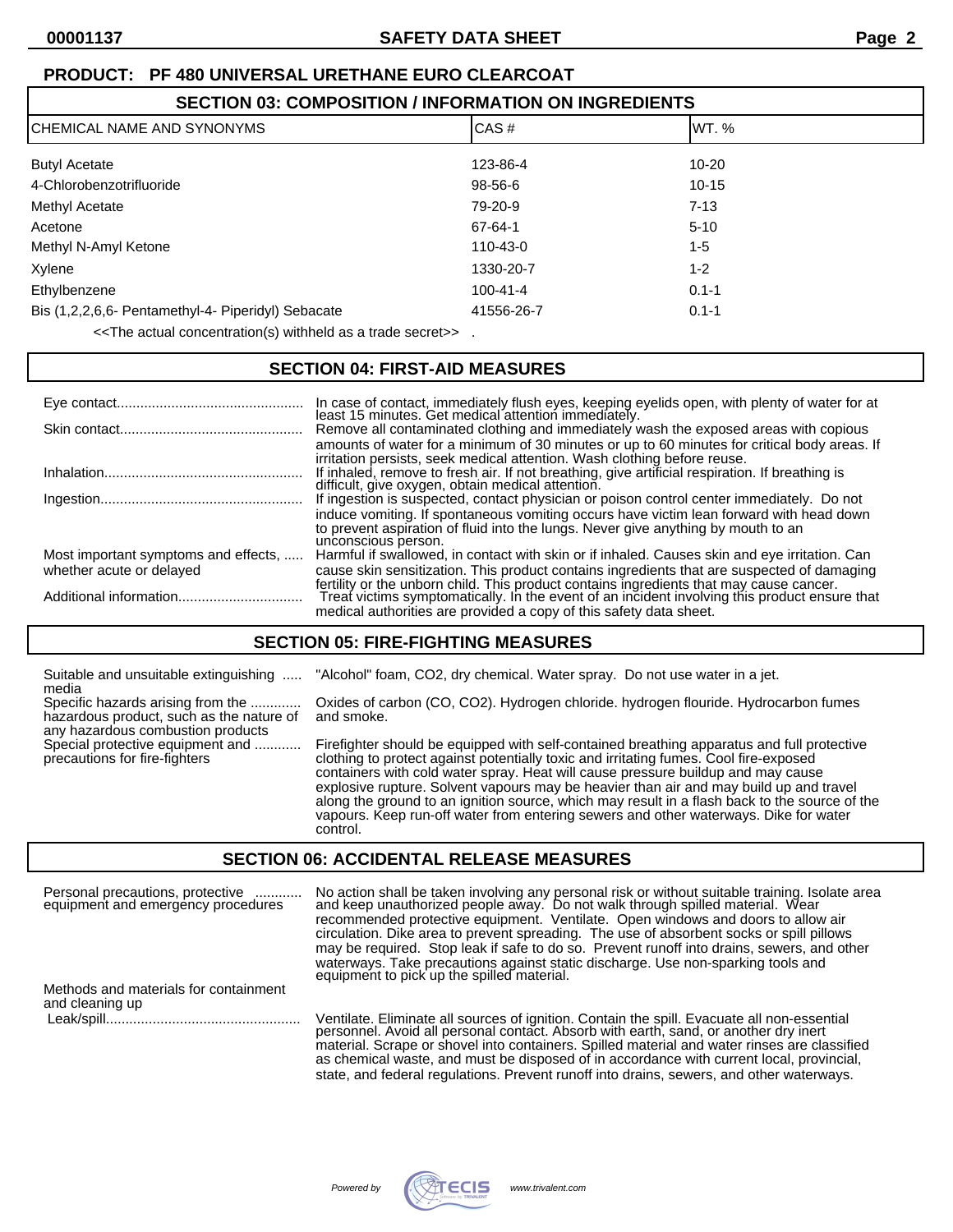# **SECTION 07: HANDLING AND STORAGE**

| Precautions for safe handling                                   | Keep away from heat, sparks, and open flame. Ensure that equipment is properly bonded<br>and grounded during filling and transferring as product may become electrostatically<br>charged. Avoid all skin contact. Handle with care. Avoid breathing vapours or mist.<br>Ventilate adequately, otherwise wear an appropriate breathing apparatus. Employees |
|-----------------------------------------------------------------|------------------------------------------------------------------------------------------------------------------------------------------------------------------------------------------------------------------------------------------------------------------------------------------------------------------------------------------------------------|
| Conditions for safe storage, including any<br>incompatibilities | should wash hands and face before eating or drinking.<br>Keep away from heat, sparks, and open flames. Keep container closed when not in use.<br>Store away from incompatible materials. Keep away from acids and alkalis. Store away<br>from strong oxidizers.                                                                                            |

# **SECTION 08: EXPOSURE CONTROLS / PERSONAL PROTECTION**

|                                                                                                                                                                                                                                   | <b>ACGIHTLV</b>                                                                                                                                                                                                                                                                                        |                                                                                                                                                                       | <b>OSHA PEL</b> |                                  | <b>NIOSH</b>              |
|-----------------------------------------------------------------------------------------------------------------------------------------------------------------------------------------------------------------------------------|--------------------------------------------------------------------------------------------------------------------------------------------------------------------------------------------------------------------------------------------------------------------------------------------------------|-----------------------------------------------------------------------------------------------------------------------------------------------------------------------|-----------------|----------------------------------|---------------------------|
| INGREDIENTS                                                                                                                                                                                                                       | <b>TWA</b>                                                                                                                                                                                                                                                                                             | <b>STEL</b>                                                                                                                                                           | PEL             | <b>STEL</b>                      | <b>REL</b>                |
| <b>Butyl Acetate</b>                                                                                                                                                                                                              | 150 ppm                                                                                                                                                                                                                                                                                                | 200 ppm                                                                                                                                                               | 150 ppm         | 200 ppm vacated                  | 150 ppm - STEL 200<br>ppm |
|                                                                                                                                                                                                                                   |                                                                                                                                                                                                                                                                                                        | CA ON: 50ppm (TWA), 150 ppm (STEL)                                                                                                                                    |                 |                                  |                           |
| 4-Chlorobenzotrifluoride                                                                                                                                                                                                          | Not established                                                                                                                                                                                                                                                                                        | Not established                                                                                                                                                       | Not established | Not established                  | Not established           |
| Methyl Acetate                                                                                                                                                                                                                    | $200$ ppm                                                                                                                                                                                                                                                                                              | $250$ ppm                                                                                                                                                             | 200 ppm         | 250 ppm in some<br><b>States</b> | 200 ppm                   |
|                                                                                                                                                                                                                                   |                                                                                                                                                                                                                                                                                                        | AB/BC/ON/PQ: 200ppm (TWA), 250ppm (STEL)                                                                                                                              |                 |                                  |                           |
| Acetone                                                                                                                                                                                                                           | 250 ppm TLV                                                                                                                                                                                                                                                                                            | 500 ppm                                                                                                                                                               | 1,000 ppm       | Not established                  | $250$ ppm                 |
|                                                                                                                                                                                                                                   |                                                                                                                                                                                                                                                                                                        | CA ON: 500ppm (TWA); 750ppm (STEL)                                                                                                                                    |                 |                                  |                           |
| Methyl N-Amyl Ketone                                                                                                                                                                                                              | 50 ppm                                                                                                                                                                                                                                                                                                 | Not established                                                                                                                                                       | $100$ ppm       | 465 mg/m3 TWA                    | Not established           |
|                                                                                                                                                                                                                                   | ON OEL: 25 ppm; 115 mg/m3 (TWA)                                                                                                                                                                                                                                                                        |                                                                                                                                                                       |                 |                                  |                           |
| Xylene                                                                                                                                                                                                                            | 50 ppm                                                                                                                                                                                                                                                                                                 | 150 ppm                                                                                                                                                               | 100 ppm TWA     | Not established                  | Not established           |
|                                                                                                                                                                                                                                   |                                                                                                                                                                                                                                                                                                        | CA ON: 100ppm (TWA); 150ppm (STEL)                                                                                                                                    |                 |                                  |                           |
| Ethylbenzene                                                                                                                                                                                                                      | $100$ ppm                                                                                                                                                                                                                                                                                              | $125$ ppm                                                                                                                                                             | $100$ ppm       | Not established                  | 100 ppm / STEL 125<br>ppm |
|                                                                                                                                                                                                                                   | CA ON: 20ppm (TWA)                                                                                                                                                                                                                                                                                     |                                                                                                                                                                       |                 |                                  |                           |
| Bis (1,2,2,6,6-<br>Pentamethyl-4- Piperidyl)<br>Sebacate                                                                                                                                                                          | Not established                                                                                                                                                                                                                                                                                        | Not established                                                                                                                                                       | Not established | Not established                  | Not established           |
| Appropriate engineering controls                                                                                                                                                                                                  |                                                                                                                                                                                                                                                                                                        | Local exhaust at points of emission. Ventilation system must be designed vapor and                                                                                    |                 |                                  |                           |
|                                                                                                                                                                                                                                   | explosion proof for handling solvent vapors.<br>Chemical safety goggles and full faceshield if a splash hazard exists.<br>Wear skin protection equipment. The selection of skin protection equipment depends on<br>the nature of the work to be performed. Contact glove supplier for recommendations. |                                                                                                                                                                       |                 |                                  |                           |
|                                                                                                                                                                                                                                   |                                                                                                                                                                                                                                                                                                        | Wear adequate protective clothes.<br>Safety boots per local regulations.<br>Local exhaust ventilation is recommended. Wear an appropriate, properly fitted respirator |                 |                                  |                           |
| when contaminant levels exceed the recommended exposure limits.<br>Emergency showers and eye wash stations should be available. Employees should wash<br>their hands and face before eating, drinking, or using tobacco products. |                                                                                                                                                                                                                                                                                                        |                                                                                                                                                                       |                 |                                  |                           |

#### **SECTION 09: PHYSICAL AND CHEMICAL PROPERTIES**

| Appearance/Physical state<br>Odour threshold (ppm)<br>pH.<br><br>Melting / Freezing point (deg C)<br>Initial boiling point / boiling range (deg C).<br>Flash point (deg C), method<br>Flammability (solids and gases)<br>Upper flammable limit (% vol)<br>Lower flammable limit (% vol)<br>0.9.<br>Vapour pressure (mm Hg)<br>Relative Density (Specific Gravity) | Liquid.<br>Clear.<br>Characteristic odour.<br>Not available.<br>No data.<br>No data.<br>$>55$ °C.<br>-18°C. (estimated).<br>No data.<br>Not applicable.<br>16.0.<br>No data.<br>$>1$ .<br>8.58 lb/usg - 1.03 g/mL.<br>No data. |
|-------------------------------------------------------------------------------------------------------------------------------------------------------------------------------------------------------------------------------------------------------------------------------------------------------------------------------------------------------------------|--------------------------------------------------------------------------------------------------------------------------------------------------------------------------------------------------------------------------------|
|-------------------------------------------------------------------------------------------------------------------------------------------------------------------------------------------------------------------------------------------------------------------------------------------------------------------------------------------------------------------|--------------------------------------------------------------------------------------------------------------------------------------------------------------------------------------------------------------------------------|

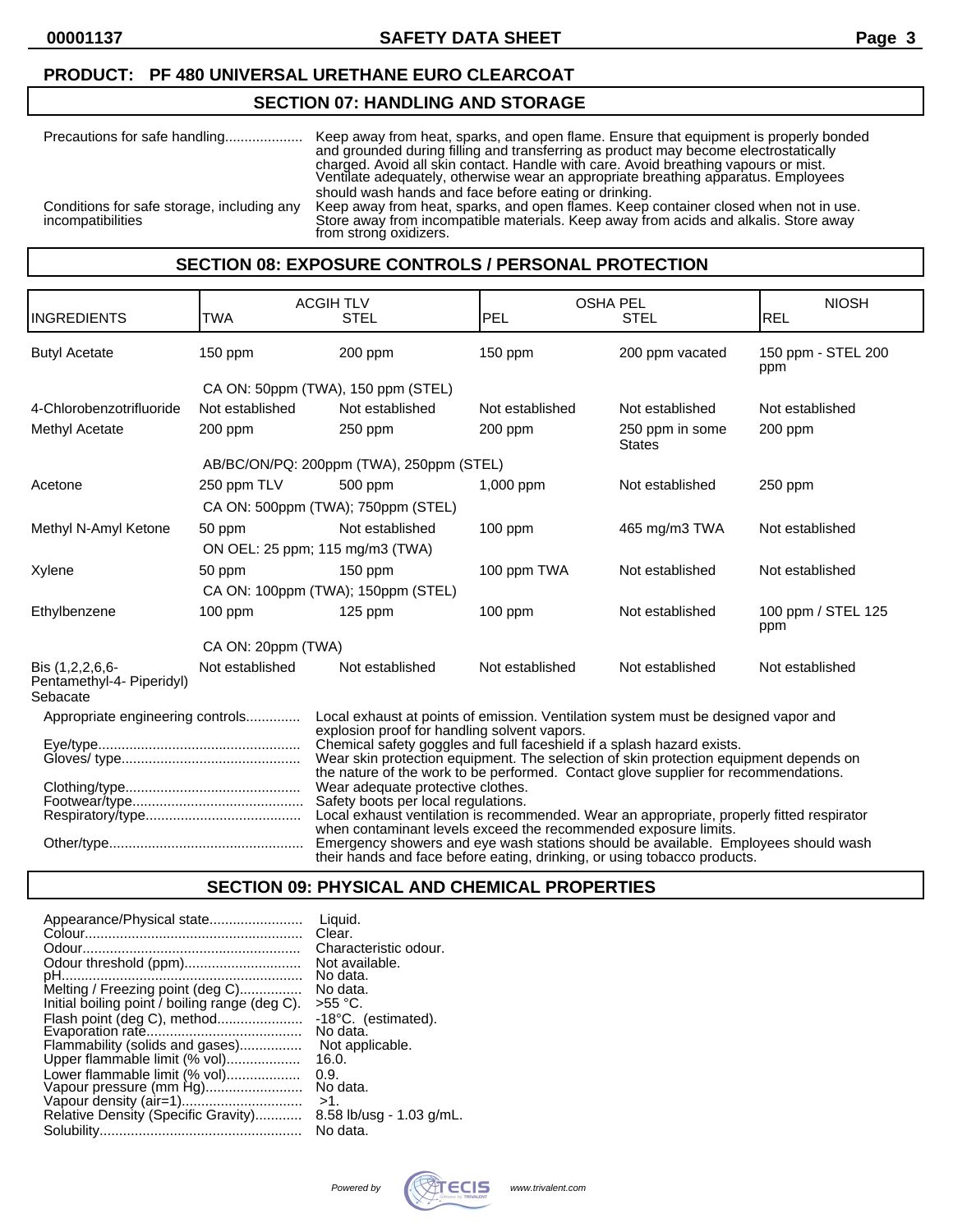# **SECTION 09: PHYSICAL AND CHEMICAL PROPERTIES**

| Partition coefficient - n-octanol/water | $\sim$ 10 |
|-----------------------------------------|-----------|
| Auto ignition temperature (deg C)       |           |
|                                         |           |
|                                         |           |
|                                         |           |

Not available.  $> 350 °C$ . Not available.  $16.5 \text{ sec } Z$ ahn  $\# 2$  . 60.39. Mixed VOC's when mixed with Activators as per label instructions:. Fast; 2.09 lbs/USG (250.4 g/L).<br>(250.4 g/L). Medium; 2.09 lbs/USG (250.4 g/L). Slow; 2.09 lbs/USG (250.4 g/L). Medium; 2.09 lbs/USG (250.4 g/L).

# **SECTION 10: STABILITY AND REACTIVITY**

Possibility of hazardous reactions............. Hazardous polymerization will not occur. discharge, shock or vibration **acids**.

Reactivity .................................................. Product is stable; hazardous polymerization will not occur. Avoid heat, sparks and flames. Stable at normal temperatures and pressures.

High heat. Direct sunlight. Strong acids. Strong bases. Strong oxidizers. Lewis or mineral

Hazardous decomposition products........... No hazardous decomposition products when stored and handled correctly. By fire:. Oxides of carbon (CO,CO2). Hydrogen chloride. Hydrogen fluoride. Smoke.

# **SECTION 11: TOXICOLOGICAL INFORMATION**

| <b>INGREDIENTS</b>                                                                                           |                                                                                                                                                                    | <b>LC50</b>                                                                                                                                                                                                                                                                                                                                                                                                                                                                                                               | LD <sub>50</sub>                                           |  |
|--------------------------------------------------------------------------------------------------------------|--------------------------------------------------------------------------------------------------------------------------------------------------------------------|---------------------------------------------------------------------------------------------------------------------------------------------------------------------------------------------------------------------------------------------------------------------------------------------------------------------------------------------------------------------------------------------------------------------------------------------------------------------------------------------------------------------------|------------------------------------------------------------|--|
| <b>Butyl Acetate</b>                                                                                         |                                                                                                                                                                    | 390 ppm (4 hr)                                                                                                                                                                                                                                                                                                                                                                                                                                                                                                            | 10768 mg/kg oral rat 17600 mg/kg<br>dermal rabbit          |  |
| 4-Chlorobenzotrifluoride                                                                                     |                                                                                                                                                                    | 4479 ppm                                                                                                                                                                                                                                                                                                                                                                                                                                                                                                                  | $>6,800$ mg/kg (rat oral);<br>>2,700 mg/kg (rabbit dermal) |  |
| Methyl Acetate                                                                                               |                                                                                                                                                                    | $>49$ mg/L (4 hr) rat                                                                                                                                                                                                                                                                                                                                                                                                                                                                                                     | $6482$ mg/kg (oral rat);<br>>2,000 mg/kg (dermal rat)      |  |
| Acetone                                                                                                      |                                                                                                                                                                    | 50,100 mg/m3 8 hours, rat                                                                                                                                                                                                                                                                                                                                                                                                                                                                                                 | 5,800 mg/kg (rat oral)                                     |  |
| Methyl N-Amyl Ketone                                                                                         |                                                                                                                                                                    | Not Available                                                                                                                                                                                                                                                                                                                                                                                                                                                                                                             | 12,600<br>1,670 mg/kg rat oral<br>mg/kg rabbit dermal      |  |
| Xylene                                                                                                       |                                                                                                                                                                    | 6350 ppm 4 hours rat                                                                                                                                                                                                                                                                                                                                                                                                                                                                                                      | >3523 mg/kg rat oral                                       |  |
| Ethylbenzene                                                                                                 |                                                                                                                                                                    | No data                                                                                                                                                                                                                                                                                                                                                                                                                                                                                                                   | 3,500 mg/kg rat oral<br>17,800 mg/kg rabbit dermal         |  |
| Bis (1,2,2,6,6- Pentamethyl-4- Piperidyl) Sebacate                                                           |                                                                                                                                                                    | Not Available                                                                                                                                                                                                                                                                                                                                                                                                                                                                                                             | 2369-3920 mg/kg (oral rat),<br>>2000 mg/kg (dermal rabbit) |  |
| Symptoms related to the physical, chemical<br>and toxicological characteristics<br>Effects of acute exposure | Eye contact. Skin contact. Inhalation.<br>or fatal.                                                                                                                | Can cause moderate skin or eye irritation. May cause sensitization by skin contact.<br>Inhalation of vapours or mist may cause drowsiness or dizziness.<br>May aggravate pre-existing skin and eye disorders. Prolonged or repeated exposure may<br>result in an allergic respiratory reaction in sensitive individuals. Breathing high<br>concentrations of vapour may cause anesthetic effects and serious health effects.<br>Intentional misuse by deliberately concentrating and inhaling this product may be harmful |                                                            |  |
|                                                                                                              | Xylene has been listed by IARC as a Group 3; not classifiable as to its carcinogenicity to<br>humans. Ethylbenzene is classified as an A3 known animal carcinogen. |                                                                                                                                                                                                                                                                                                                                                                                                                                                                                                                           |                                                            |  |
|                                                                                                              |                                                                                                                                                                    | High level exposure to Xylene in some animal studies have been reported to cause health<br>effects on the developing embryo/fetus. The relevance of this to humans is not known.                                                                                                                                                                                                                                                                                                                                          |                                                            |  |
| Sensitizing capability of material                                                                           | This product may cause skin sensitization.                                                                                                                         |                                                                                                                                                                                                                                                                                                                                                                                                                                                                                                                           |                                                            |  |

# **SECTION 12: ECOLOGICAL INFORMATION**

Environmental........................................... No product data. Do not allow to enter waters, waste water or soil.

# **SECTION 13: DISPOSAL CONSIDERATIONS**

and methods of disposal, including any contaminated packaging

Information on safe handling for disposal . Dispose of waste in accordance with all applicable Federal, Provincial/State and local and methods of disposal, including any regulations.